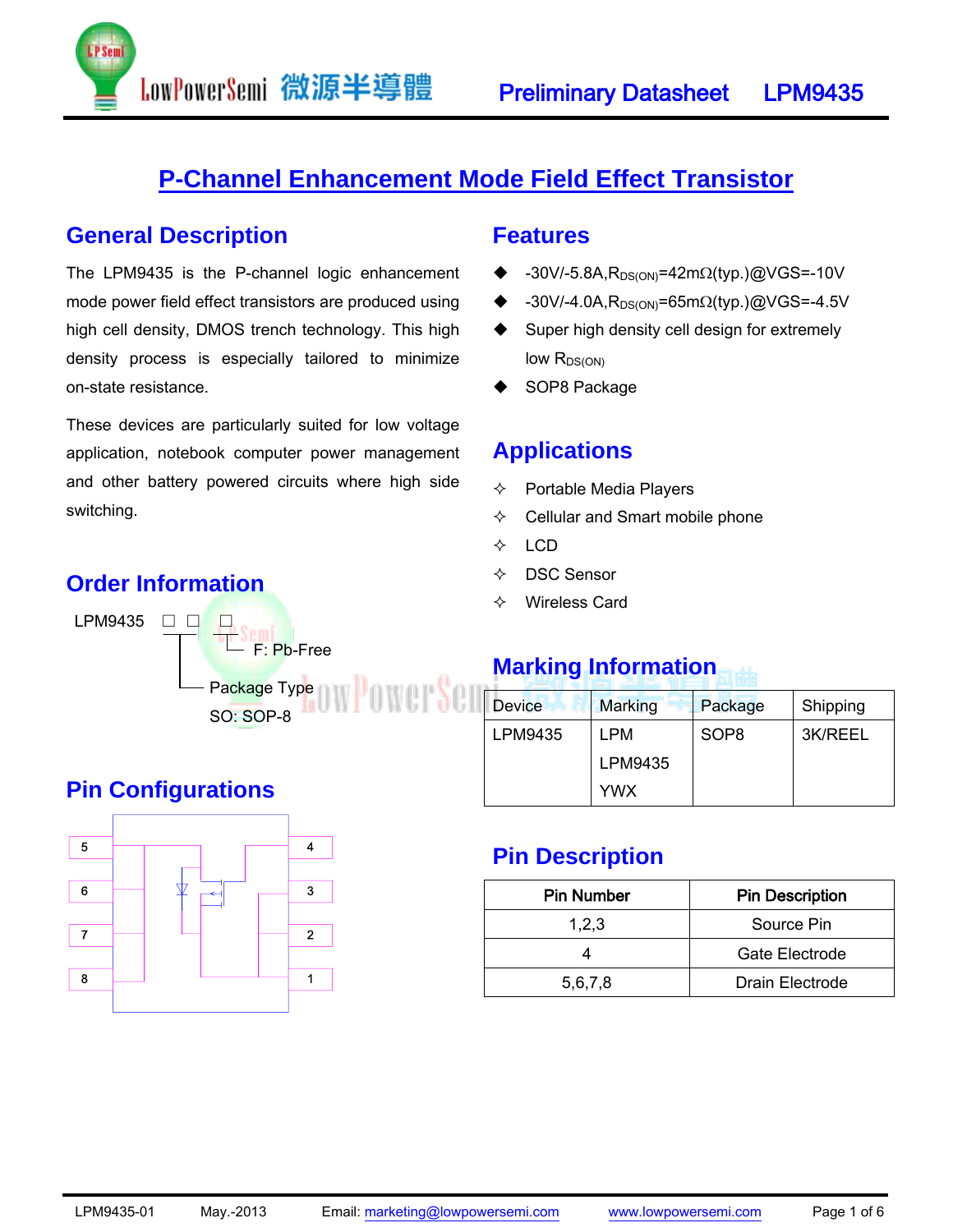

# **Absolute Maximum Ratings**

| Symbol         | <b>PARAMETER</b>                                 | Ratings         | Units |  |
|----------------|--------------------------------------------------|-----------------|-------|--|
| <b>VDSS</b>    | Drain-Source Voltage                             | -30             |       |  |
| <b>VGSS</b>    | Gate-Source Voltage                              | ±20             |       |  |
|                |                                                  | $-5.3$          |       |  |
| IO             | Drain Current - Continuous (TA=25°C)             | -50             | A     |  |
| PO.            | Power Dissipation for Single Operation (TA=25°C) | 2.5             | W     |  |
| <b>TJ,TSTG</b> | Operating and Storage Junction Temperature Range | $-55$ to $+175$ | °C.   |  |

## **Thermal resistance ratings**

| 00.<br>Junction-<br>mplen.<br>ப<br>siance<br>.JU | $\mathcal{N}$ |
|--------------------------------------------------|---------------|
|--------------------------------------------------|---------------|

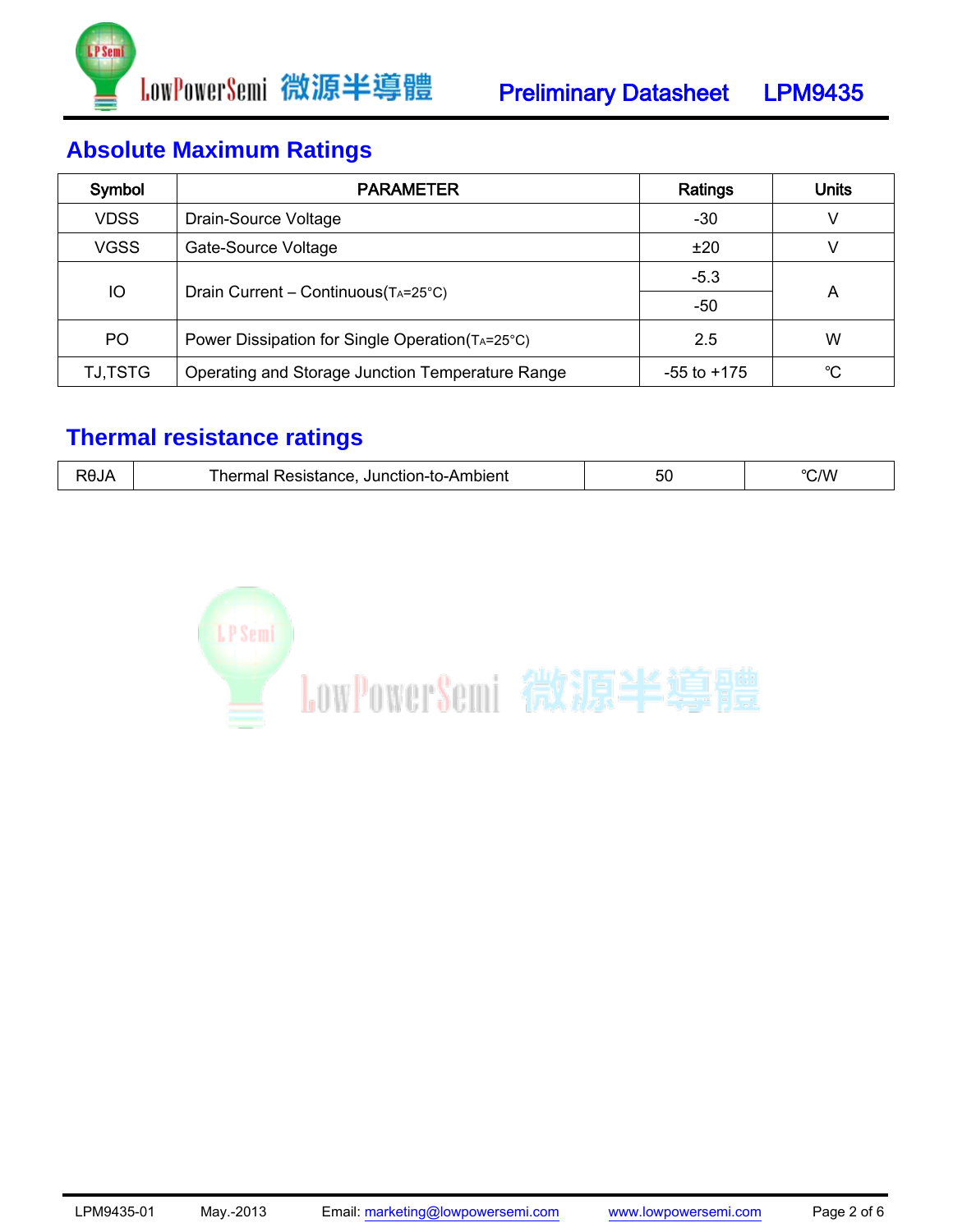

# **Electrical Characteristics**

| <b>Parameter</b>                                       | Symbol       | <b>Test Conditions</b>               | Min   | <b>Typ</b>     | Max    | <b>Units</b> |
|--------------------------------------------------------|--------------|--------------------------------------|-------|----------------|--------|--------------|
| <b>Off Characterstics</b>                              |              |                                      |       |                |        |              |
| Drain-Source Breakdown Voltage                         | <b>BVDSS</b> | VGS=0V,IO=-250µA                     | $-30$ |                |        | $\vee$       |
| Zero Gate Voltage Drain Current                        | <b>IOSS</b>  | VDS=-24, VGS=0V                      |       |                | $-1$   | μA           |
| Gate-Body Leakage, Forward                             | <b>IGSSF</b> | VGS=25V, VDS=0V                      |       |                | 100    | nA           |
| Gate-Body Leakage, Reverse                             | <b>IGSSR</b> | VGS=-25V, VDS=0V                     |       |                | $-100$ | nA           |
| <b>On Characterstics</b>                               |              |                                      |       |                |        |              |
| <b>Gate Threshold Voltage</b>                          | VGS(th)      | VDS=VGS, IO=-250µA                   | $-1$  | $-1.7$         | $-3$   | $\vee$       |
|                                                        |              | VGS=-10V, IO=-5.3A                   |       | 42             |        |              |
| <b>Static Drain-Source</b>                             |              | VGS=-4.5V, IO=-4A                    |       | 65             |        |              |
| On-Resistance                                          | $R_{DS(ON)}$ | VGS=-10V, IO=-5.3A,                  |       | 57             |        | $m\Omega$    |
|                                                        |              | $TJ=125^{\circ}C$                    |       |                |        |              |
| <b>Forward Transconductance</b>                        | gFS          | VDS=-5V, IO=-5.3A                    |       | 10             |        | S            |
| <b>Dynamic Characterstics</b>                          |              |                                      |       |                |        |              |
| Input Capacitance                                      | <b>Ciss</b>  |                                      |       | 528            |        | pF           |
| Output Capacitance<br><b>P Semi</b>                    | Coss         | VDS=-15V, VGS=0V<br>$F=1.0MHz$       |       | 132            |        | pF           |
| Reverse Transfer Capacitance                           | <b>Crss</b>  |                                      |       | 70             |        | pF           |
| v po<br><b>Switching Characteristics</b>               |              |                                      |       |                |        |              |
| Turn-On Delay Time                                     | Td(on)       | ,,,,,                                |       | $\overline{7}$ | 14     | ns           |
| Turn-On Rise Time                                      | tr           | VDD=-15V, IO=-1A                     |       | 13             | 24     | ns           |
| Turn-Off Delay Time                                    | Td(off)      | VGS=-10V, RGEN=6 $\Omega$            |       | 14             | 25     | ns           |
| <b>Turn-Off Fall Time</b>                              | tf           |                                      |       | 9              | 17     | ns           |
| <b>Total Gata Charge</b>                               | Qg           |                                      |       | 10             | 14     | nc           |
| Gata Source Charge                                     | Qgs          | VDD=-15V, IO=-4A<br><b>VGS=-10V,</b> |       | 2.2            |        | nc           |
| Gata Drain Charge                                      | Qgd          |                                      |       | $\overline{2}$ |        |              |
| Drain-Source Diode Characteristics and Maximum Ratings |              |                                      |       |                |        |              |
| <b>Maximum Continuous</b>                              | <b>IS</b>    |                                      |       |                |        |              |
| Drain-Source Diode Forward Voltage                     |              |                                      |       |                | $-2.1$ | A            |
| Drain-Source Forward Voltage                           | <b>VSD</b>   | VGS=0V, IS=-2.1A                     |       | $-0.8$         | $-1.2$ | V            |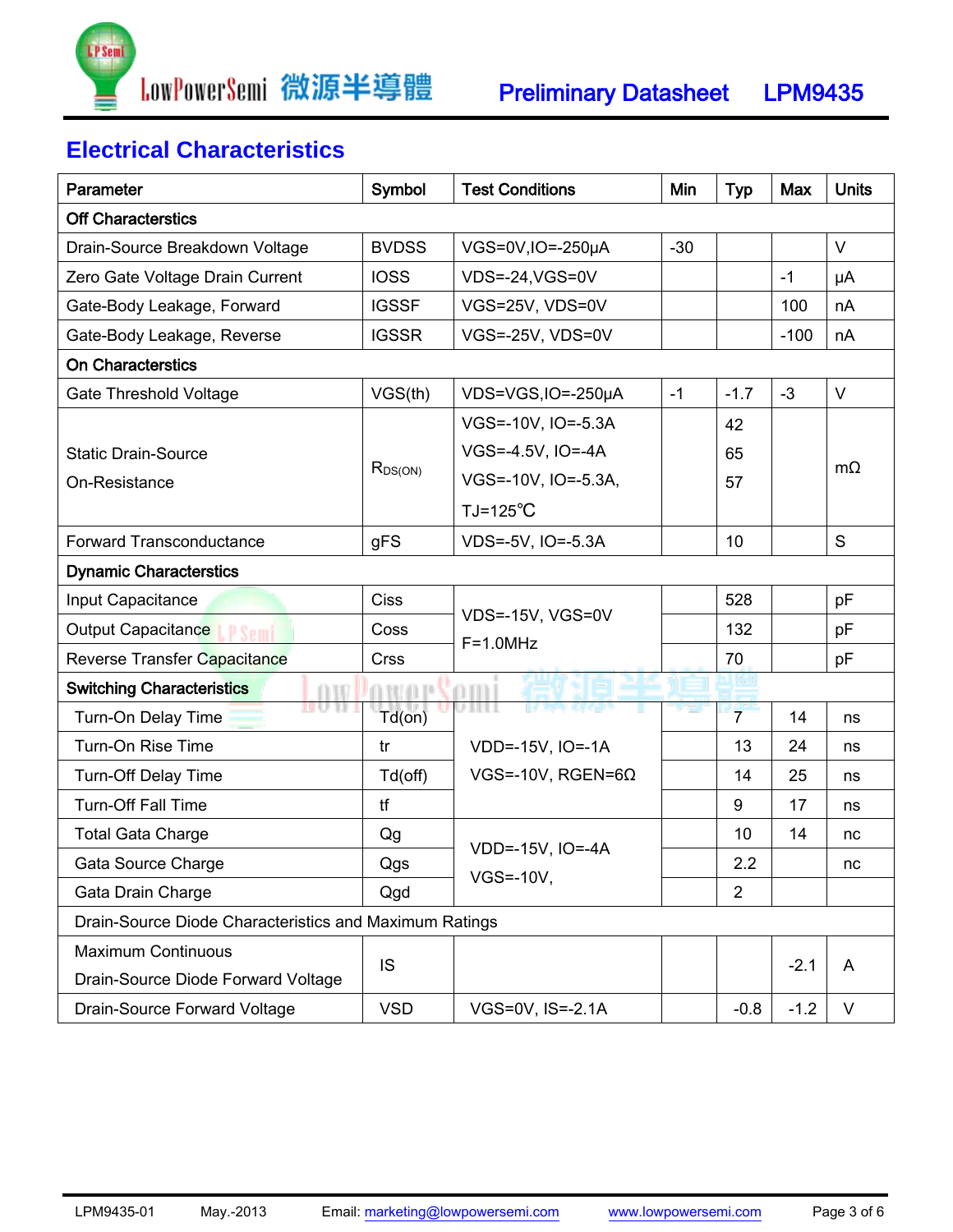

# **Typical Operating Characteristics**



Figure 1. On-Region Characteristics.



Figure 3. On-Resistance Variation with Temperature.



Figure 5. Transfer Characteristics.



Figure 2. On-Resistance Variation with Drain Current and Gate Voltage.







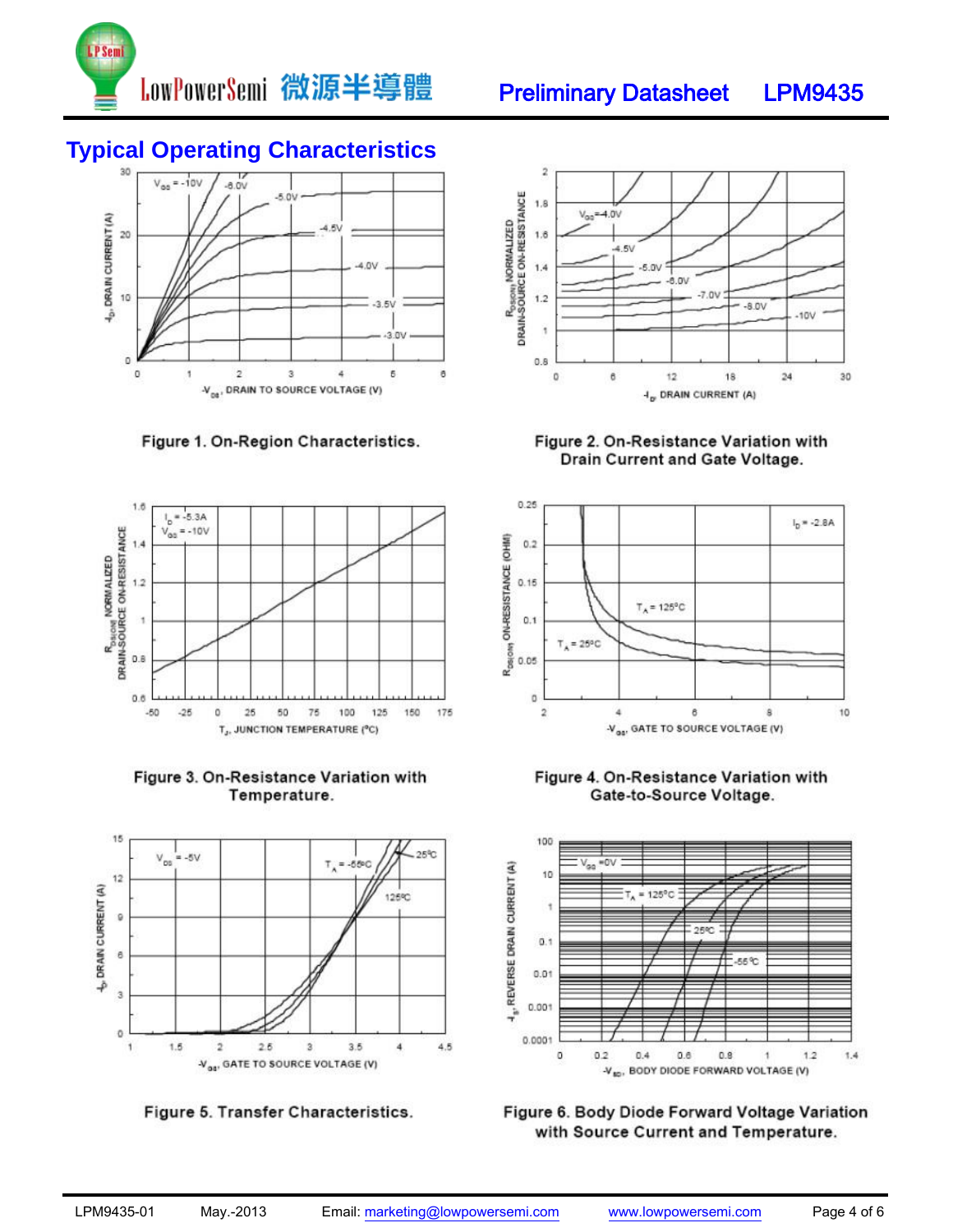







Preliminary Datasheet LPM9435



Figure 8. Capacitance Characteristics.



DRAIN CURRENT (A)

구

Figure 9. Maximum Safe Operating Area.







Figure 11. Transient Thermal Response Curve.